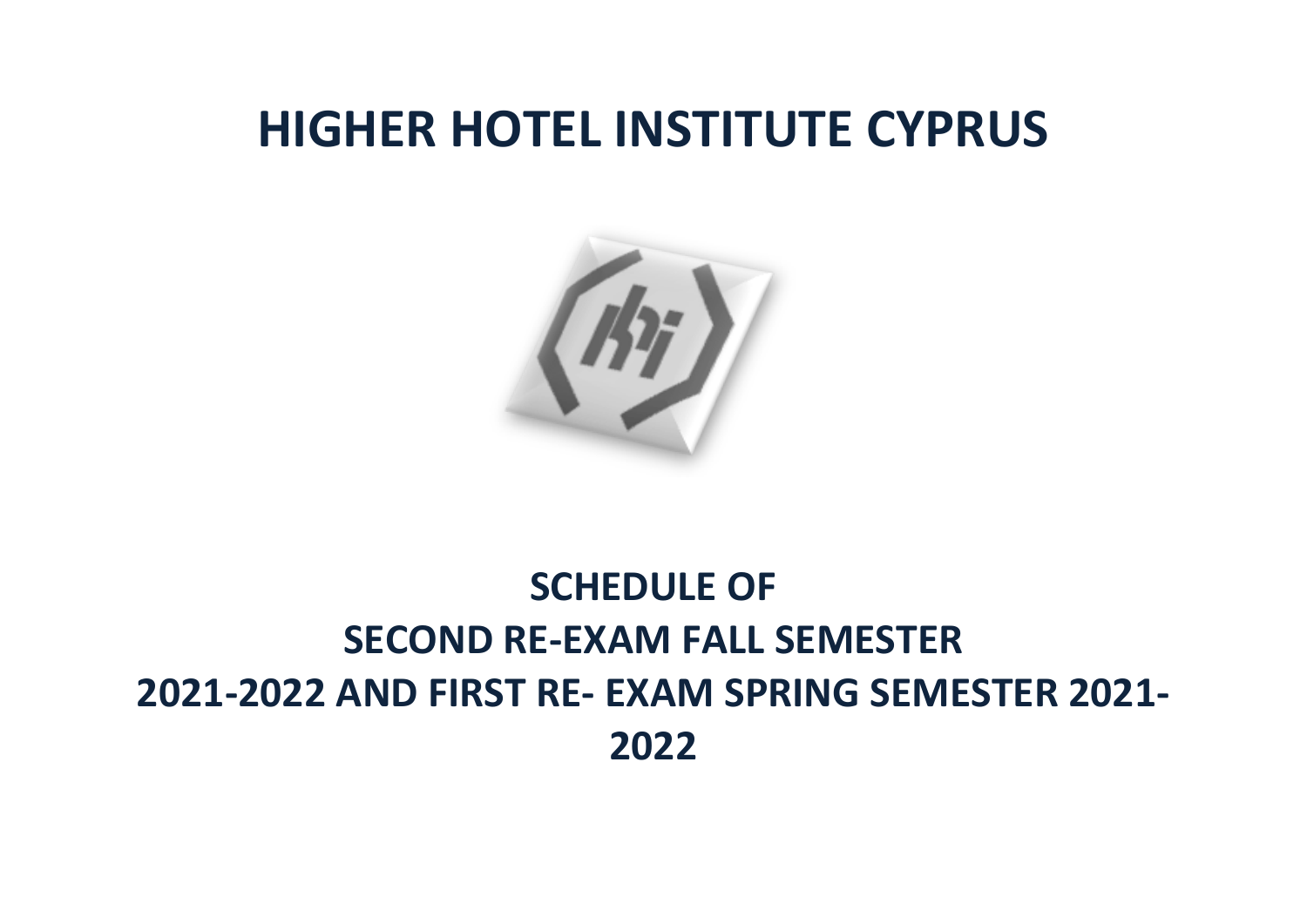| <b>Date</b>   | 14/06/2022<br>$\ddot{\cdot}$     | <b>Room</b>                                                                  | ΑΙΘΟΥΣΑ ΠΟΛΛΑΠΛΗΣ ΧΡΗΣΗΣ |  |
|---------------|----------------------------------|------------------------------------------------------------------------------|--------------------------|--|
| <b>Time</b>   | $8:30 - 10:30$<br>$\ddot{\cdot}$ | Invigilator<br>ΚΩΝΣΤΑΝΤΙΝΟΣ ΚΩΝΣΤΑΝΤΙΝΟΥ ΚΑΙ ΦΡΑΝΤΣΕΣΚΑ<br><b>AYEENTIOY</b>  |                          |  |
| <b>Class</b>  | <b>Name</b>                      | <b>Subject</b>                                                               | <b>SIGNATURE</b>         |  |
| CAIII         | H2019009                         | ENVIRONMENTAL AND SUSTAINABILITY MANAGEMENT                                  |                          |  |
| CAIII         | H2019102                         | ENVIRONMENTAL AND SUSTAINABILITY MANAGEMENT                                  |                          |  |
| <b>MTIIIB</b> | H2019078                         | ΔΙΑΧΕΙΡΙΣΗ ΠΕΡΙΒΑΛΛΟΝΤΟΣ ΚΑΙ ΑΕΙΦΟΡΙΑΣ                                       |                          |  |
| <b>HTMI</b>   | H2021004                         | <b>DESTINATION CYPRUS</b>                                                    |                          |  |
| <b>HTMI</b>   | H2021006                         | <b>DESTINATION CYPRUS</b>                                                    |                          |  |
| <b>HTMII</b>  | H2020003                         | <b>GEOGRAPHY OF TRAVEL AND TOURISM</b>                                       |                          |  |
| <b>HTMII</b>  | H2020008                         | <b>GEOGRAPHY OF TRAVEL AND TOURISM</b>                                       |                          |  |
| <b>HTMIII</b> | H2019099                         | CONTEMPORARY ISSUES IN HOSPITALITY AND TOURISM<br><b>MANAGEMENT</b>          |                          |  |
| <b>HTMIII</b> | H2019021                         | CONTEMPORARY ISSUES IN HOSP. AND TOUR, MAN.                                  |                          |  |
| <b>HTMIII</b> | H2019022                         | <b>CONTEMPORARY ISSUES IN THE HOSPITALITY AND</b><br><b>TOURISM INDUSTRY</b> |                          |  |
| <b>HTMIII</b> | H2019025                         | CONTEMPORARY ISSUES IN THE HOSPITALITY AND<br><b>TOURISM INDUSTRY</b>        |                          |  |
| <b>HTMIII</b> | H2019028                         | <b>CONTEMPORARY ISSUES IN THE HOSPITALITY AND</b><br><b>TOURISM INDUSTRY</b> |                          |  |
| <b>HTMIII</b> | H2019068                         | CONTEMPORARY ISSUES IN HOSPITALITY AND TOURISM<br>MANAGEMENT                 |                          |  |
| <b>HTMIII</b> | H2019044                         | CONTEMPORARY ISSUES IN THE HOSPITALITY AND<br><b>TOURISM INDUSTRY</b>        |                          |  |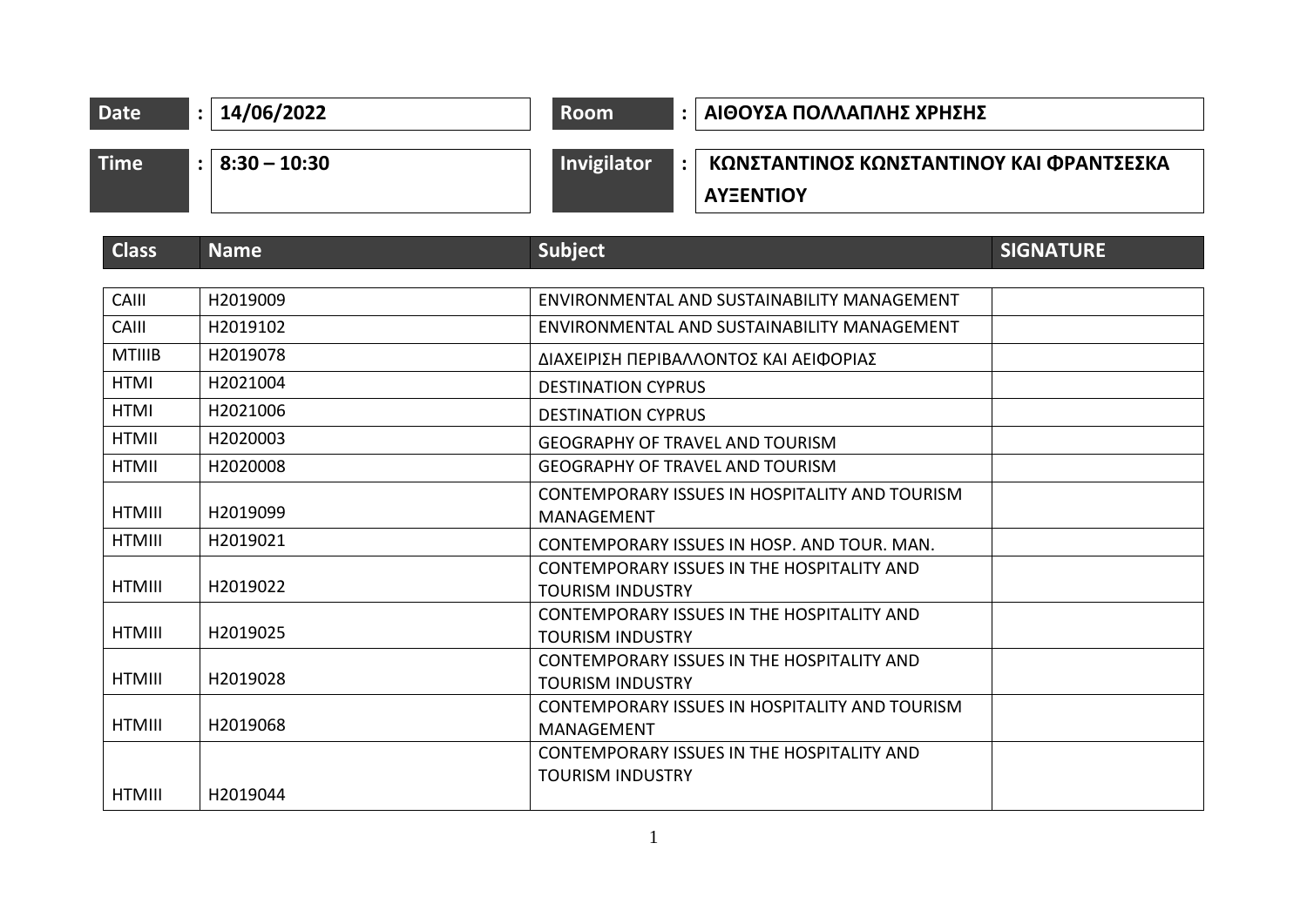|               |          | CONTEMPORARY ISSUES IN THE HOSPITALITY AND |  |
|---------------|----------|--------------------------------------------|--|
| <b>HTMIII</b> | H2019030 | <b>TOURISM INDUSTRY</b>                    |  |
| <b>MTIIB</b>  | H202071  | ΔΙΑΤΡΟΦΙΚΗ ΨΥΧΟΛΟΓΙΑ ΚΑΙ ΚΟΥΛΤΟΥΡΑ         |  |
|               |          | ΕΙΣΑΓΩΓΗ ΣΤΗΝ ΞΕΝΟΔΟΧΕΙΑΚΗ ΚΑΙ ΤΟΥΡΙΣΤΙΚΗ  |  |
| <b>MTIA</b>   | H2021040 | <b>BIOMHXANIA</b>                          |  |
| <b>MTIA</b>   | H2021036 | ΕΠΑΓΓΕΛΜΑΤΙΣΜΟΣ ΚΑΙ ΦΙΛΟΞΕΝΙΑ              |  |
| <b>MTIA</b>   | H2021039 | ΕΠΑΓΓΕΛΜΑΤΙΣΜΟΣ ΚΑΙ ΦΙΛΟΞΕΝΙΑ              |  |
| <b>MTIA</b>   | H2021046 | ΕΠΑΓΓΕΛΜΑΤΙΣΜΟΣ ΚΑΙ ΦΙΛΟΞΕΝΙΑ              |  |
|               |          |                                            |  |
|               |          |                                            |  |
|               |          |                                            |  |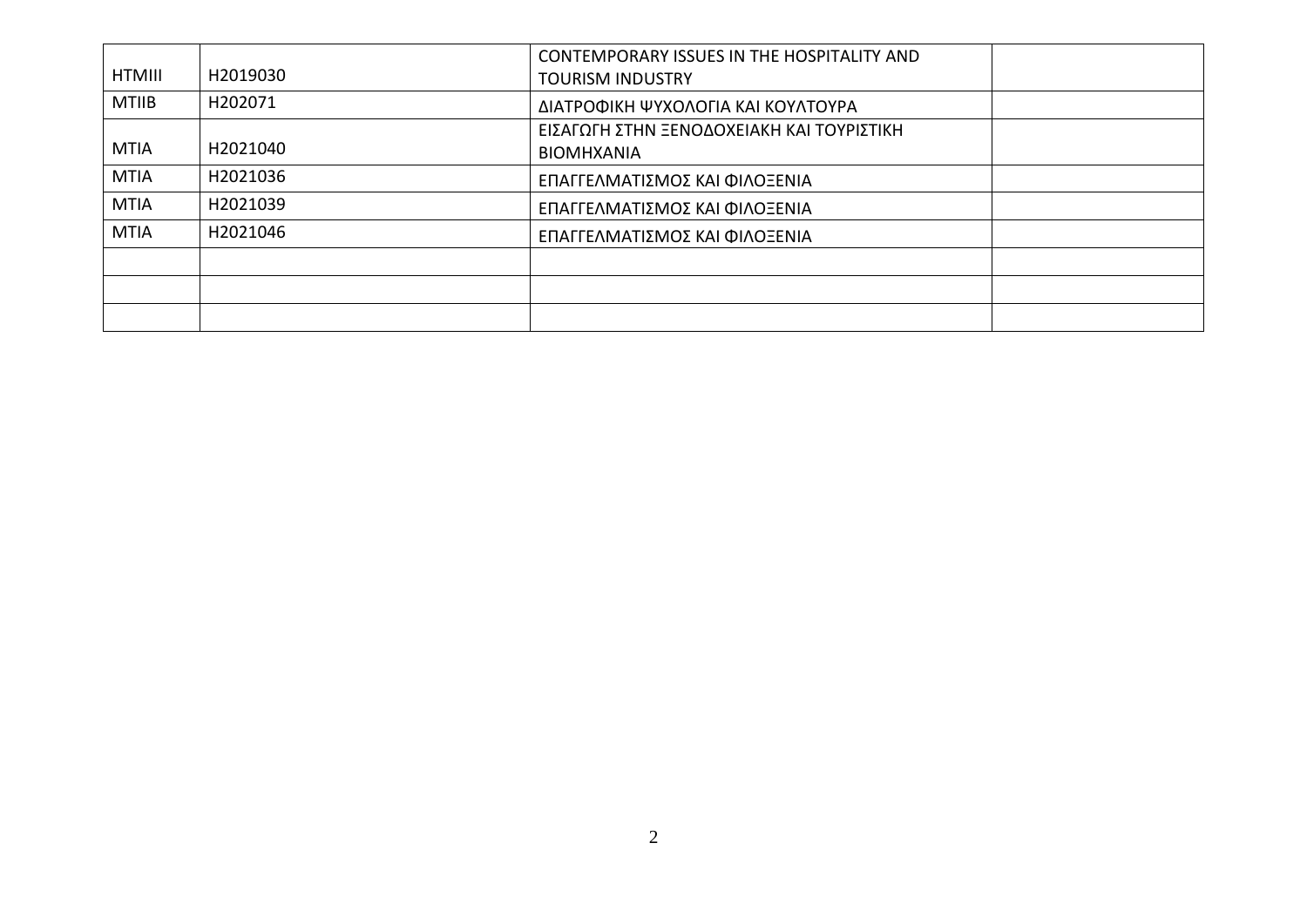| Date | 14/06/2022 | <b>Room</b> | ΑΙΘΟΥΣΑ ΠΟΛΛΑΠΛΗΣ ΧΡΗΣΗΣ |
|------|------------|-------------|--------------------------|
|------|------------|-------------|--------------------------|

**Time : 11:00 – 13:00 Invigilator : ΠΑΝΙΚΟΣ ΜΕΡΚΟΥΡΗΣ**

| <b>Class</b>  | <b>Name</b> | <b>Subject</b>                                                            | <b>SIGNATURE</b> |
|---------------|-------------|---------------------------------------------------------------------------|------------------|
|               |             |                                                                           |                  |
| CAI           | H2021017    | <b>FOOD AND NUTRITION</b>                                                 |                  |
| CAI           | H2021023    | PASTRY AND BAKING ESSENTIALS                                              |                  |
| CAI           | H2021025    | <b>FOOD AND NUTRITION</b>                                                 |                  |
| CAI           | H2021030    | PASTRY AND BAKING ESSENTIALS                                              |                  |
| CAI           | H2021031    | PASTRY AND BAKING ESSENTIALS                                              |                  |
| <b>MTIIIA</b> | H2019052    | ΕΠΙΔΌΡΠΙΑ ΠΙΆΤΟΥ                                                          |                  |
| <b>HTMIII</b> | H2019099    | <b>CRISIS MANAGEMENT</b>                                                  |                  |
| <b>HTMIII</b> | H2019020    | <b>CRISIS MANAGEMENT</b>                                                  |                  |
| <b>HTMIII</b> | H2019100    | <b>CRISIS MANAGEMENT</b>                                                  |                  |
| <b>HTMIII</b> | H2019026    | <b>CRISIS MANAGEMENT</b>                                                  |                  |
| <b>HTMIII</b> | H2019068    | <b>CRISIS MANAGEMENT</b>                                                  |                  |
| <b>HTMIII</b> | H2019040    | <b>CRISIS MANAGEMENT</b>                                                  |                  |
| <b>MTIA</b>   | H2021036    | ΔΙΑΤΡΟΦΗ                                                                  |                  |
| <b>MTIA</b>   | H2021049    | ΔΙΑΤΡΟΦΗ                                                                  |                  |
| <b>MTIB</b>   | H2021063    | ΠΑΡΑΓΩΓΗ ΚΡΕΑΤΙΚΩΝ ΚΑΙ ΘΑΛΑΣΣΙΝΩΝ ΠΑΡΑΣΚΕΥΩΝ ΚΑΙ ΚΡΥΑ<br>ΚΟΥΖΙΝΑ (ΘΕΩΡΙΑ) |                  |
| <b>MTIB</b>   | H2021067    | ΔΙΑΤΡΟΦΗ                                                                  |                  |
| <b>MTIIB</b>  | H202071     | ΣΥΣΤΗΜΑΤΑ ΕΛΕΓΧΟΥ ΤΡΟΦΙΜΩΝ ΚΑΙ ΠΟΤΩΝ                                      |                  |
| <b>HTMII</b>  | H202043     | <b>MENU PLANNING</b>                                                      |                  |
| <b>HTMII</b>  | H2020008    | <b>MENU PLANNING</b>                                                      |                  |
| CAII          | H202029     | <b>MENU PLANNING</b>                                                      |                  |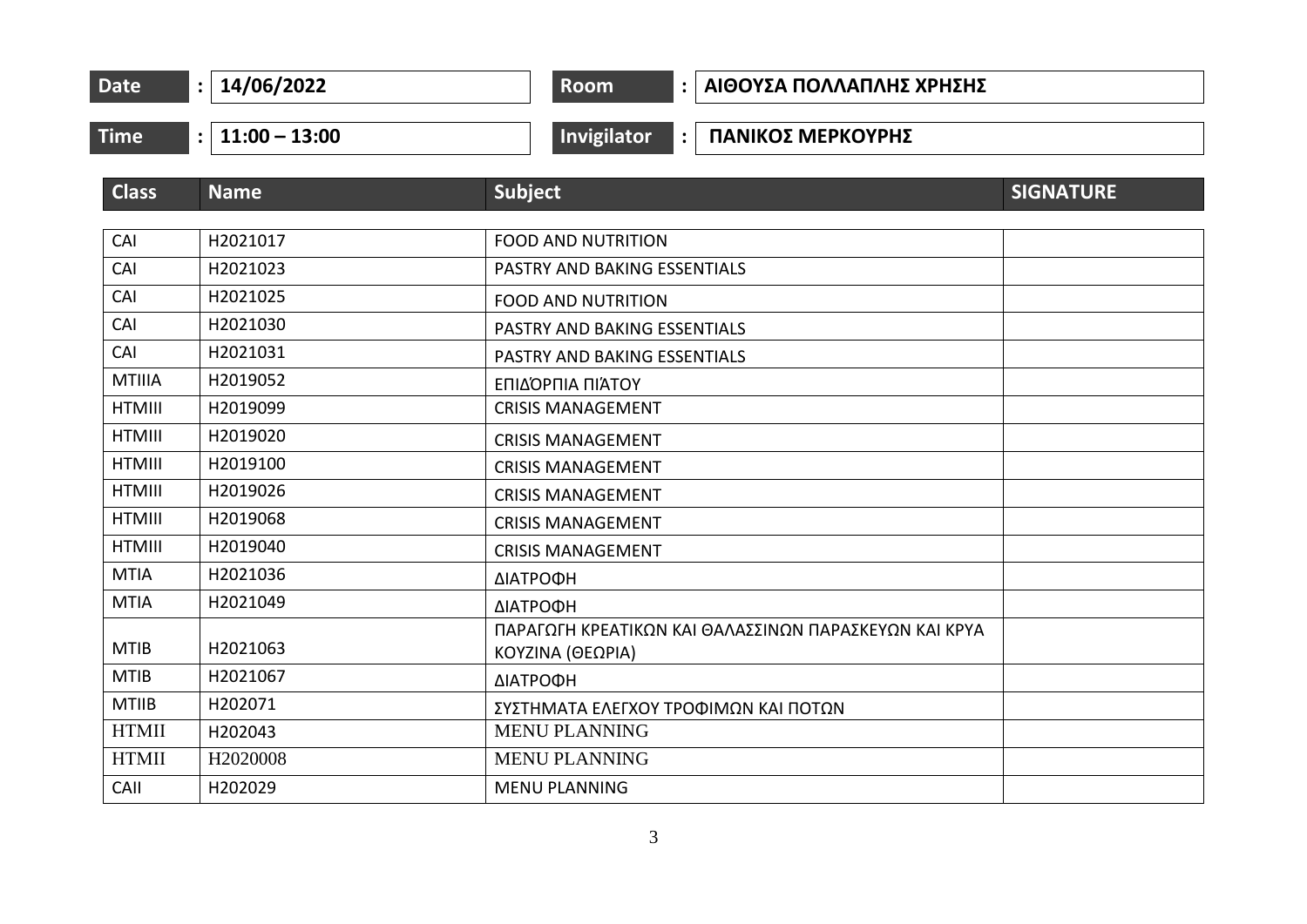| <b>Date</b>   | 15/06/2022<br>$\ddot{\cdot}$           | <b>Room</b><br>$\ddot{\phantom{a}}$         | ΑΙΘΟΥΣΑ ΠΟΛΛΑΠΛΗΣ ΧΡΗΣΗΣ |                  |
|---------------|----------------------------------------|---------------------------------------------|--------------------------|------------------|
| <b>Time</b>   | $8:30 - 10:30$<br>$\ddot{\phantom{a}}$ | <b>Invigilator</b>                          | ΦΡΑΝΤΣΕΣΚΑ ΑΥΞΕΝΤΙΟΥ     |                  |
| <b>Class</b>  | <b>Name</b>                            | <b>Subject</b>                              |                          | <b>SIGNATURE</b> |
| CAII          | H202029                                | FOOD PSYCHOLOGY AND CULTURE                 |                          |                  |
| CAII          | H202036                                | FOOD PSYCHOLOGY AND CULTURE                 |                          |                  |
| <b>CAIII</b>  | H2019013                               | FACILITIES PLANNING, DESIGN AND MAINTENANCE |                          |                  |
| <b>HTMI</b>   | H2021004                               | HOSPITALITY AND TOURISM MARKETING           |                          |                  |
| <b>HTMI</b>   | H2021005                               | <b>ACCOUNTING FUNDAMENTALS</b>              |                          |                  |
| <b>HTMI</b>   | H2021006                               | HOUSEKEEPING OPERATIONS                     |                          |                  |
| <b>HTMI</b>   | H2021007                               | <b>ACCOUNTING FUNDAMENTALS</b>              |                          |                  |
| <b>HTMI</b>   | H2021009                               | ACCOUNTING FUNDAMENTALS                     |                          |                  |
| <b>HTMI</b>   | H2021012                               | <b>ACCOUNTING FUNDAMENTALS</b>              |                          |                  |
| <b>HTMII</b>  | H202080                                | ACCOUNTING AND BUDGET MANAGEMENT            |                          |                  |
| <b>HTMII</b>  | H202043                                | FACILITIES PLANNING DESIGN AND MAINTENANCE  |                          |                  |
| <b>HTMII</b>  | H2020003                               | FACILITIES PLANNING DESIGN AND MAINTENANCE  |                          |                  |
| <b>HTMII</b>  | H2020008                               | FACILITIES PLANNING DESIGN AND MAINTENANCE  |                          |                  |
| <b>HTMIII</b> | H2019099                               | <b>EVENTS MANAGEMENT</b>                    |                          |                  |
| <b>HTMIII</b> | H2019022                               | <b>EVENTS MANAGEMENT</b>                    |                          |                  |
| <b>HTMIII</b> | H2019028                               | <b>EVENTS MANAGEMENT</b>                    |                          |                  |
| <b>MTIA</b>   | H2021036                               | ΚΥΡΙΕΣ ΜΕΘΟΔΟΙ ΜΑΓΕΙΡΕΜΜΑΤΟΣ                |                          |                  |
| <b>MTIB</b>   | H2021067                               | ΚΥΡΙΕΣ ΜΕΘΟΔΟΙ ΜΑΓΕΙΡΕΜΜΑΤΟΣ                |                          |                  |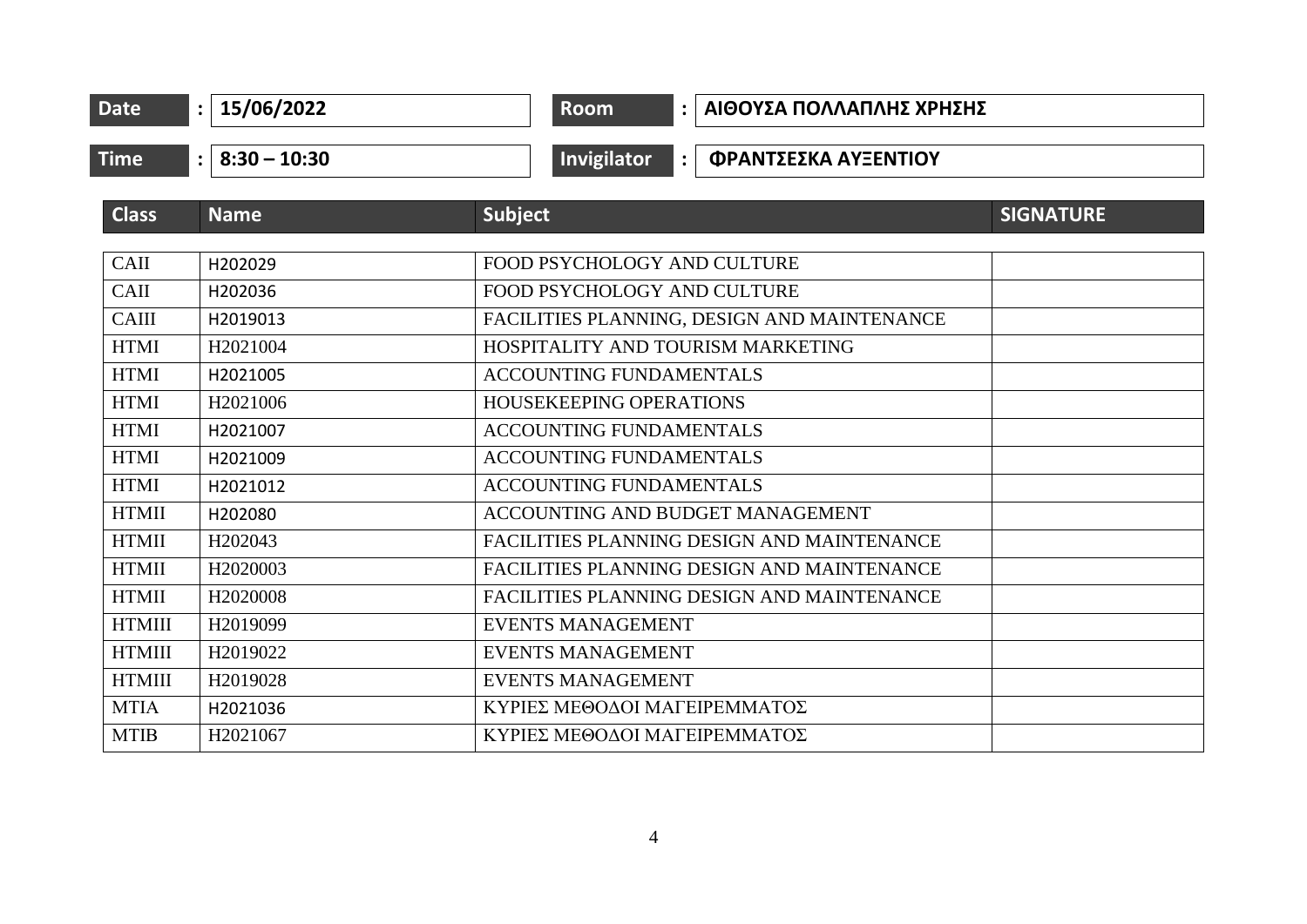| <b>Date</b>   | 15/06/2022<br>$\ddot{\cdot}$    | <b>Room</b><br>ΑΙΘΟΥΣΑ ΠΟΛΛΑΠΛΗΣ ΧΡΗΣΗΣ<br>$\ddot{\phantom{a}}$ |                  |
|---------------|---------------------------------|-----------------------------------------------------------------|------------------|
| <b>Time</b>   | $11:00 - 13:00$<br>$\mathbf{.}$ | Invigilator<br>ΑΝΤΩΝΙΑΔΗΣ ΜΑΡΓΑΡΙΤΗΣ<br>$\ddot{\phantom{a}}$    |                  |
| <b>Class</b>  | <b>Name</b>                     | Subject                                                         | <b>SIGNATURE</b> |
| CAIII         | H2019012                        | <b>MODERN FOOD CONCEPT AND EVENTS</b>                           |                  |
| <b>HTMII</b>  | H202043                         | FOOD AND BEVERAGE CONTROLS AND SYSTEMS                          |                  |
| <b>HTMII</b>  | H202080                         | FOOD AND BEVERAGE CONTROLS AND SYSTEMS                          |                  |
| <b>HTMIII</b> | H2019099                        | FOOD AND BEVERAGE SERVICE TRENDS & CHALLENGES                   |                  |
| HTMIII        | H2019022                        | FOOD AND BEVERAGE SERVICE TRENDS & CHALLENGES                   |                  |
| <b>MTIA</b>   | H2021036                        | ΒΑΣΙΚΕΣ ΑΡΧΕΣ ΖΑΧΑΡΟΠΛΑΣΤΙΚΗΣ ΚΑΙ ΑΡΤΟΠΟΙΑΣ                     |                  |
| <b>MTIA</b>   | H2021042                        | ΒΑΣΙΚΕΣ ΑΡΧΕΣ ΖΑΧΑΡΟΠΛΑΣΤΙΚΗΣ ΚΑΙ ΑΡΤΟΠΟΙΑΣ                     |                  |
| <b>CAIII</b>  | H2019013                        | KITCHEN MANAGEMENT                                              |                  |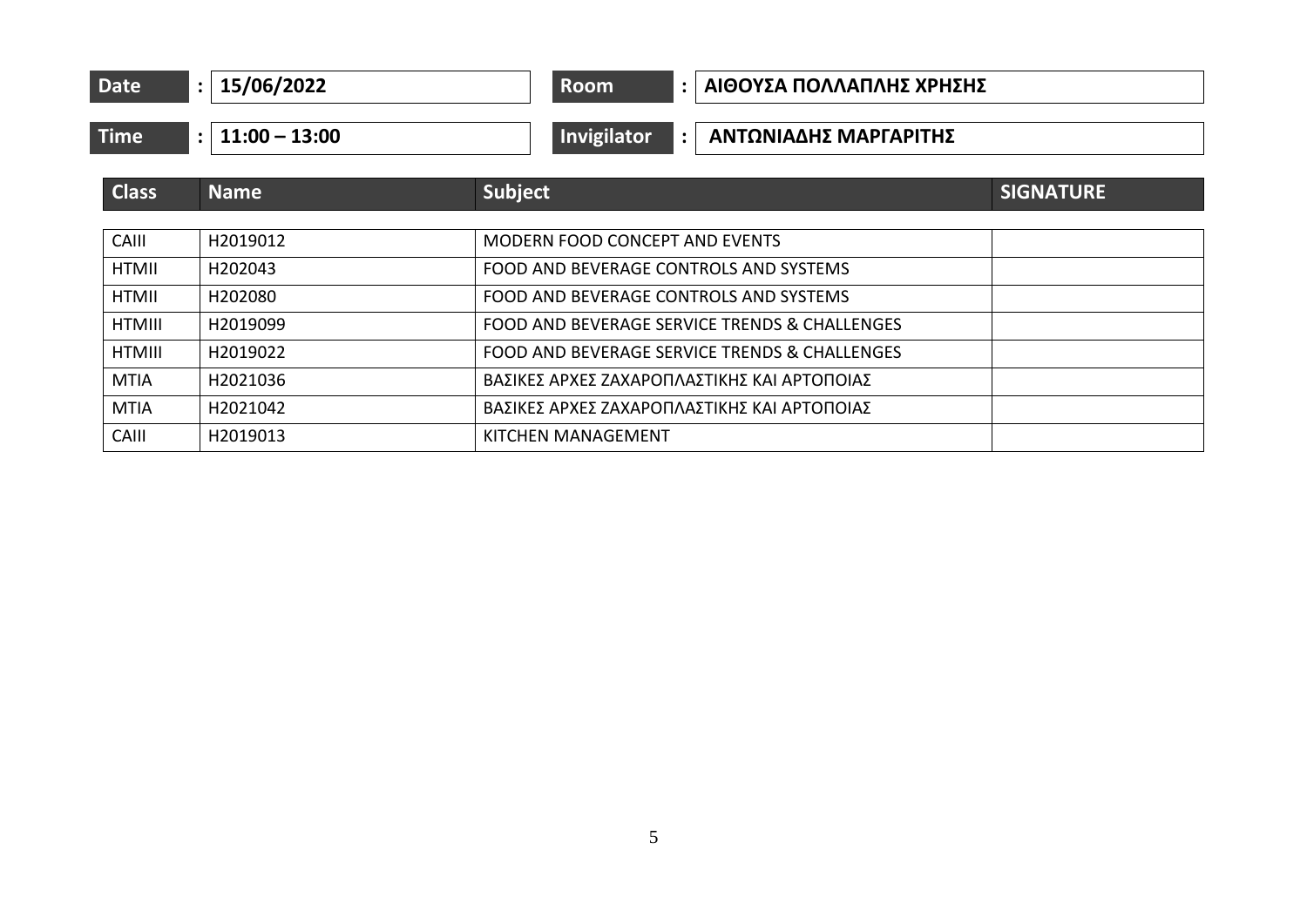| Date<br>:   $16/06/2022$ |                  | Room<br>:   ΑΙΘΟΥΣΑ ΠΟΛΛΑΠΛΗΣ ΧΡΗΣΗΣ                |                  |  |  |
|--------------------------|------------------|-----------------------------------------------------|------------------|--|--|
| <b>Time</b>              | $: 8:30 - 10:30$ | Invigilator<br>ΧΡΙΣΤΙΝΑ ΓΕΩΡΓΙΑΔΗ<br>$\ddot{\cdot}$ |                  |  |  |
| <b>Class</b>             | <b>Name</b>      | <b>Subject</b>                                      | <b>SIGNATURE</b> |  |  |
| CAII                     | H202029          | <b>CONTEMPORARY DESSERTS</b>                        |                  |  |  |
| CAII                     | H202078          | <b>CONTEMPORARY DESSERTS</b>                        |                  |  |  |
| CAIII                    | H2019013         | PROFESSIONAL ENGLISH V                              |                  |  |  |
| <b>MTIIIA</b>            | H2019048         | ΕΠΑΓΓΕΛΜΑΤΙΚΆ ΑΓΓΛΙΚΆ V                             |                  |  |  |
| <b>HTMI</b>              | H2021071         | PROFESSIONAL ENGLISH II                             |                  |  |  |
| <b>HTMI</b>              | H2021004         | <b>FRONT OFFICE OPERATIONS</b>                      |                  |  |  |
| <b>HTMI</b>              | H2021006         | <b>FRONT OFFICE OPERATIONS</b>                      |                  |  |  |
| <b>HTMI</b>              | H2021007         | PROFESSIONAL ENGLISH II                             |                  |  |  |
| <b>HTMI</b>              | H2021001         | <b>FRONT OFFICE OPERATIONS</b>                      |                  |  |  |
| <b>HTMI</b>              | H2021011         | <b>FRONT OFFICE OPERATIONS</b>                      |                  |  |  |
| <b>HTMII</b>             | H202080          | <b>COMMUNICATION AND HUMAN RELATIONS</b>            |                  |  |  |
| <b>HTMII</b>             | H2020005         | <b>COMMUNICATION AND HUMAN RELATIONS</b>            |                  |  |  |
| <b>MTIA</b>              | H2021036         | ΕΠΑΓΓΕΛΜΑΤΙΚΑ ΑΓΓΛΙΚΑ ΙΙ                            |                  |  |  |
| <b>MTIA</b>              | H2021040         | ΕΠΑΓΓΕΛΜΑΤΙΚΑ ΑΓΓΛΙΚΑ ΙΙ                            |                  |  |  |
| <b>MTIA</b>              | H2021042         | ΕΠΑΓΓΕΛΜΑΤΙΚΑ ΑΓΓΛΙΚΑ ΙΙ                            |                  |  |  |
| <b>MTIA</b>              | H2021048         | ΕΠΑΓΓΕΛΜΑΤΙΚΑ ΑΓΓΛΙΚΑ ΙΙ                            |                  |  |  |
| <b>MTIB</b>              | H2021057         | ΕΠΑΓΓΕΛΜΑΤΙΚΑ ΑΓΓΛΙΚΑ ΙΙ                            |                  |  |  |
| <b>MTIB</b>              | H2021058         | ΕΠΑΓΓΕΛΜΑΤΙΚΑ ΑΓΓΛΙΚΑ ΙΙ                            |                  |  |  |
| <b>MTIB</b>              | H2021082         | ΕΠΑΓΓΕΛΜΑΤΙΚΑ ΑΓΓΛΙΚΑ ΙΙ                            |                  |  |  |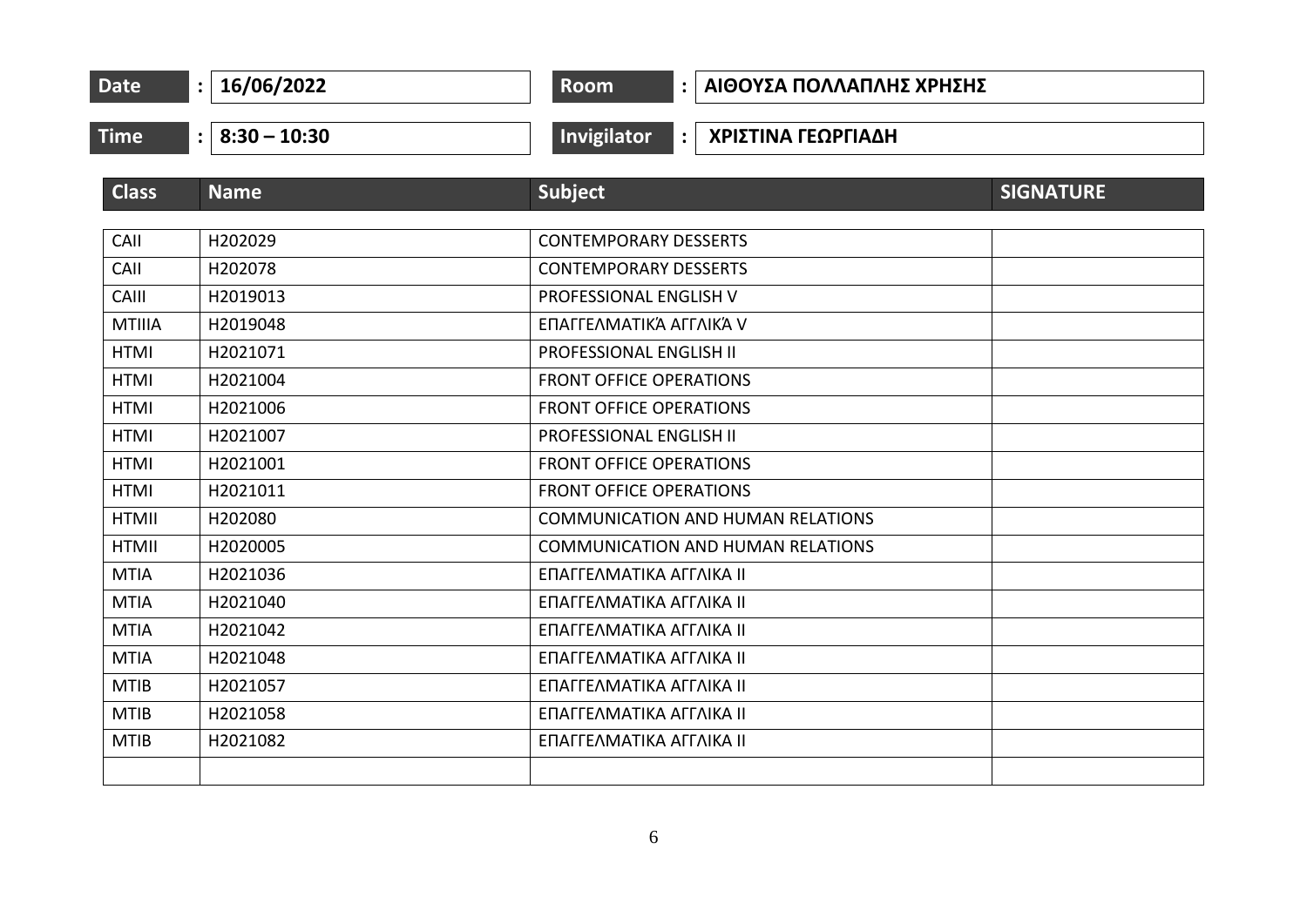| <b>Date</b>                  | 16/06/2022<br>$\ddot{\cdot}$      | Room<br>ΑΙΘΟΥΣΑ ΠΟΛΛΑΠΛΗΣ ΧΡΗΣΗΣ<br>$\mathbf{L}$                         |                  |  |
|------------------------------|-----------------------------------|--------------------------------------------------------------------------|------------------|--|
| <b>Time</b>                  | $11:00 - 13:00$<br>$\ddot{\cdot}$ | Invigilator<br>ΕΛΕΝΑ ΙΩΣΗΦ<br>$\ddot{\cdot}$                             |                  |  |
| <b>Class</b>                 | <b>Name</b>                       | <b>Subject</b>                                                           | <b>SIGNATURE</b> |  |
| CAII                         | H202033                           | PROFESSIONAL ENGLISH IV                                                  |                  |  |
| CAIII<br><b>HTMI</b>         | H2019013<br>H2021071              | PROFESSIONAL ENGLISH VI<br><b>FOOD PRODUCTION AND HYGIENE</b>            |                  |  |
| <b>HTMI</b><br><b>HTMI</b>   | H2021003<br>H2021006              | <b>FOOD PRODUCTION AND HYGIENE</b><br><b>FOOD PRODUCTION AND HYGIENE</b> |                  |  |
| <b>HTMI</b>                  | H2021007                          | <b>FOOD PRODUCTION AND HYGIENE</b>                                       |                  |  |
| <b>HTMI</b><br><b>HTMI</b>   | H2021013<br>H2021072              | <b>FOOD PRODUCTION AND HYGIENE</b><br><b>FOOD PRODUCTION AND HYGIENE</b> |                  |  |
| <b>HTMII</b><br><b>HTMII</b> | H2020008<br>H202080               | PROFESSIONAL ENGLISH IV<br>PROFESSIONAL ENGLISH IV                       |                  |  |
| <b>MTIIB</b>                 | H202068                           | ΕΠΑΓΓΕΛΜΑΤΙΚΑ ΑΓΓΛΙΚΑ ΙV                                                 |                  |  |
| <b>MTIIB</b><br><b>MTIIA</b> | H202070<br>H202064                | ΕΠΑΓΓΕΛΜΑΤΙΚΑ ΑΓΓΛΙΚΑ ΙΝ<br>ΕΠΑΓΓΕΛΜΑΤΙΚΆ ΑΓΓΛΙΚΆ ΙΙΙ                    |                  |  |
| <b>MTIIIA</b>                | H2019052                          | ΕΠΑΓΓΕΛΜΑΤΙΚΑ ΑΓΓΛΙΚΑ VI                                                 |                  |  |
| <b>MTIIIA</b>                | H2019055                          | ΕΠΑΓΓΕΛΜΑΤΙΚΑ ΑΓΓΛΙΚΑ VI                                                 |                  |  |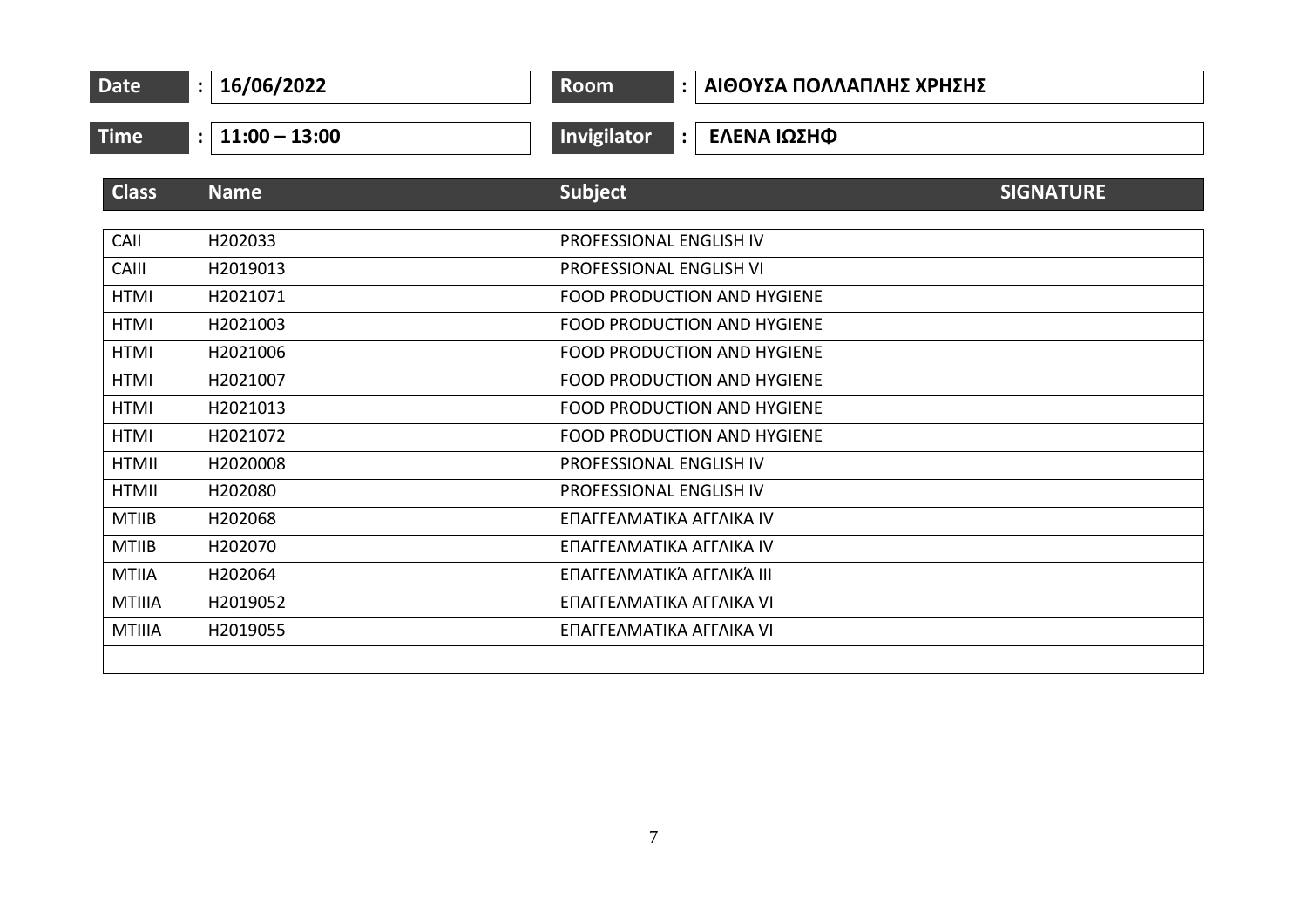|  | <b>Date</b> | 17/06/2022 | oom |  | ΑΙΘΟΥΣΑ ΠΟΛΛΑΠΛΗΣ ΧΡΗΣΗΣ |  |
|--|-------------|------------|-----|--|--------------------------|--|
|--|-------------|------------|-----|--|--------------------------|--|

**Time : 8:30 – 10:30 Invigilator : ΧΡΙΣΤΙΝΑ ΓΕΩΡΓΙΑΔΗ**

| <b>Class</b>  | <b>Name</b> | <b>Subject</b>                           | <b>SIGNATURE</b> |
|---------------|-------------|------------------------------------------|------------------|
|               |             |                                          |                  |
| CAI           | H2021023    | PROFESSIONAL RUSSIAN I                   |                  |
| CAI           | H2021025    | PROFESSIONAL RUSSIAN I                   |                  |
| CAI           | H2021021    | <b>PROFESSIONAL FRENCH I</b>             |                  |
| CAII          | H202078     | <b>PROFESSIONAL FRENCH II</b>            |                  |
| CAIII         | H2019010    | <b>MARKETING MANAGEMENT</b>              |                  |
| CAIII         | H2019012    | <b>MARKETING MANAGEMENT</b>              |                  |
| CAIII         | H2019013    | PROFESSIONAL FRENCH IV                   |                  |
| CAIII         | H2019006    | <b>MARKETING MANAGEMENT</b>              |                  |
| <b>HTMII</b>  | H202043     | <b>PROFESSIONAL RUSSIAN III</b>          |                  |
| <b>HTMII</b>  | H202080     | PROFESSIONAL RUSSIAN III                 |                  |
| <b>HTMII</b>  | H202049     | <b>MANAGING TEAMS AND LEADING PEOPLE</b> |                  |
| <b>HTMII</b>  | H2020003    | <b>MANAGING TEAMS AND LEADING PEOPLE</b> |                  |
| <b>HTMIII</b> | H2019068    | ENTREPRENEURSHIP & FINANCIAL MANAGEMENT  |                  |
| <b>MTIA</b>   | H2021036    | ΕΠΑΓΓΕΛΜΑΤΙΚΑ ΓΑΛΛΙΚΑ Ι                  |                  |
| <b>MTIA</b>   | H2021042    | ΕΠΑΓΓΕΛΜΑΤΙΚΑ ΡΩΣΣΙΚΑ Ι                  |                  |
| <b>MTIIA</b>  | H202064     | ΕΠΑΓΓΕΛΜΑΤΙΚΆ ΡΩΣΙΚΆ ΙΙ                  |                  |
| <b>MTIIB</b>  | H202071     | ΕΠΑΓΓΕΛΜΑΤΙΚΆ ΓΑΛΛΙΚΆ ΙΙ                 |                  |
| <b>MTIB</b>   | H2021082    | ΕΠΑΓΓΕΛΜΑΤΙΚΆ ΑΓΓΛΙΚΆ Ι                  |                  |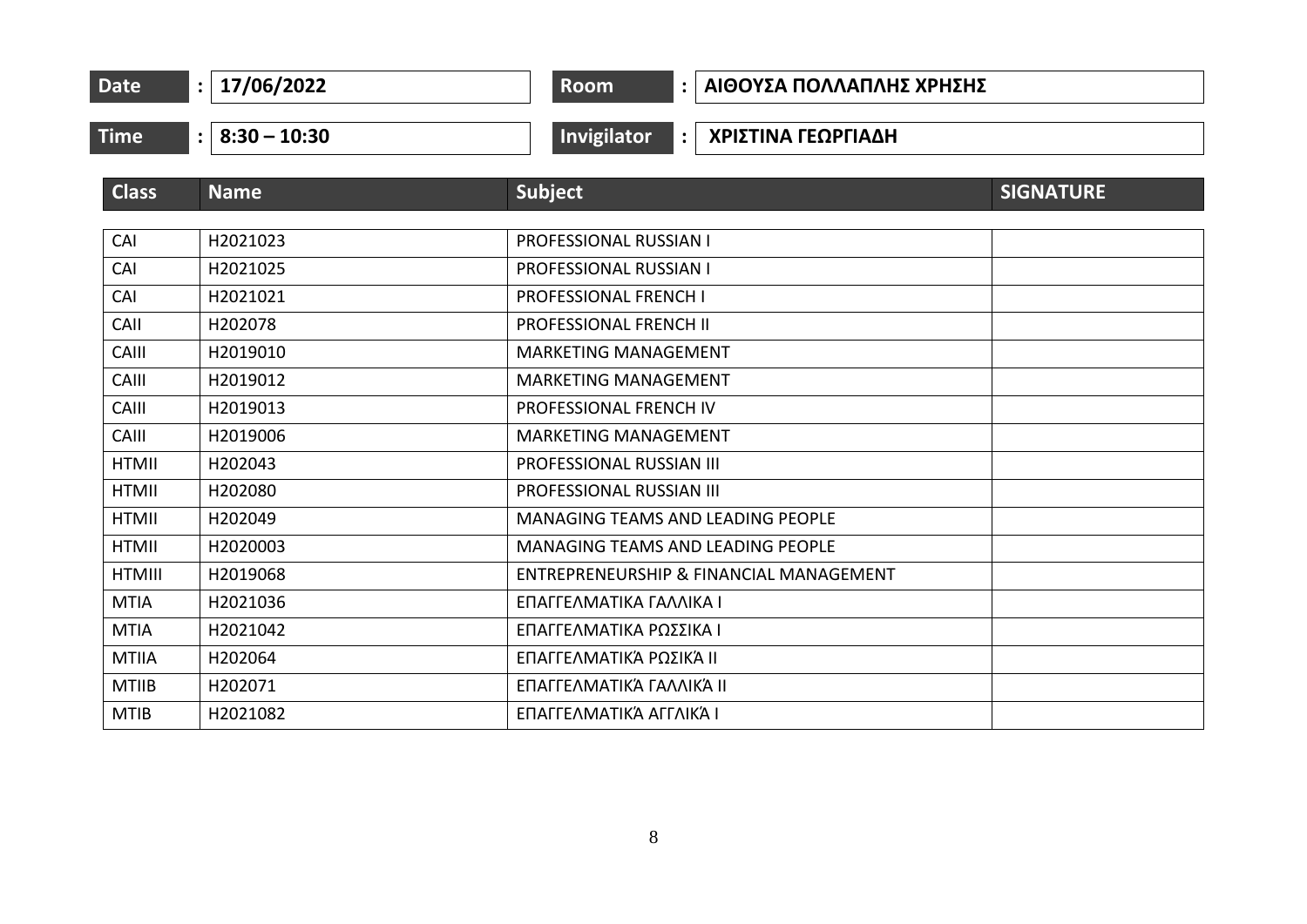| <b>Date</b>   | 17/06/2022<br>$\ddot{\cdot}$ | <b>Room</b><br>ΑΙΘΟΥΣΑ ΠΟΛΛΑΠΛΗΣ ΧΡΗΣΗΣ<br>$\mathbf{L}$ |  |
|---------------|------------------------------|---------------------------------------------------------|--|
| Time          | : $11:00 - 13:00$            | <b>Invigilator</b><br>ΕΛΕΝΑ ΙΩΣΗΦ<br>$\ddot{\cdot}$     |  |
| <b>Class</b>  | <b>Name</b>                  | <b>Subject</b><br><b>SIGNATURE</b>                      |  |
| CAII          | H202036                      | <b>WINES AND SPIRITS</b>                                |  |
| CAIII         | H2019013                     | <b>PROFESSIONAL FRENCH V</b>                            |  |
| <b>MTIIA</b>  | H202010                      | ΕΠΑΓΓΕΛΜΑΤΙΚΑ ΓΑΛΛΙΚΑ ΙΙΙ                               |  |
| <b>HTMII</b>  | H202080                      | ADVANCED WINES AND SPIRITS                              |  |
| CAII          | H202078                      | HUMAN RESOURCE MANAGEMENT                               |  |
| <b>HTMIII</b> | H2019099                     | HUMAN RESOURCE MANAGEMENT                               |  |
| <b>HTMIII</b> | H2019021                     | HUMAN RESOURCE MANAGEMENT                               |  |
| <b>HTMIII</b> | H2019025                     | HUMAN RESOURCE MANAGEMENT                               |  |
| <b>HTMIII</b> | H2019028                     | HUMAN RESOURCE MANAGEMENT                               |  |
| <b>HTMIII</b> | H2019027                     | HUMAN RESOURCE MANAGEMENT                               |  |
| <b>HTMIII</b> | H2019068                     | TOURISM PLANNING AND SUSTAINABLE DEVELOPMENT            |  |
| <b>HTMIII</b> | H2019044                     | TOURISM PLANNING AND SUSTAINABLE DEVELOPMENT            |  |
| <b>MTIA</b>   | H2021036                     | ΕΙΣΑΓΩΓΗ ΣΤΗΝ ΥΠΗΡΕΣΙΑ ΤΡΟΦΙΜΩΝ ΚΑΙ ΠΟΤΩΝ               |  |
| <b>MTIA</b>   | H2021046                     | ΑΝΑΓΝΏΡΙΣΗ, ΑΓΟΡΆ ΚΑΙ ΑΠΟΘΉΚΕΥΣΗ                        |  |
| <b>MTIIIA</b> | H2019058                     | ΕΠΑΓΓΕΛΜΑΤΙΚΑ ΓΑΛΛΙΚΑ V                                 |  |
| <b>HTMIII</b> | H2019022                     | <b>MANAGERIAL ECONOMICS</b>                             |  |
| <b>HTMIII</b> | H2019026                     | <b>MANAGERIAL ECONOMICS</b>                             |  |
| <b>HTMIII</b> | H2019025                     | <b>MANAGERIAL ECONOMICS</b>                             |  |
| <b>HTMIII</b> | H2019040                     | <b>MANAGERIAL ECONOMICS</b>                             |  |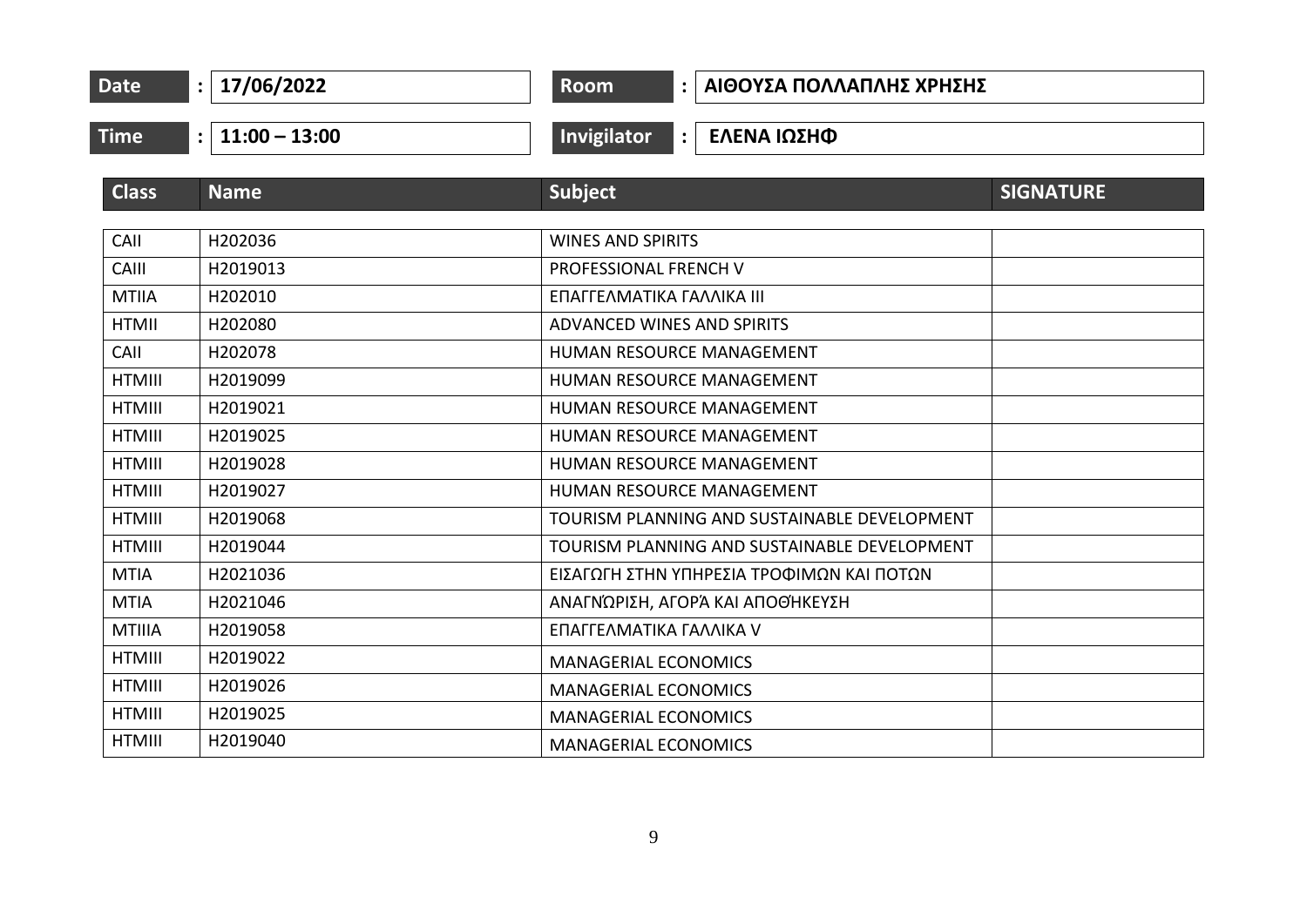| <b>Date</b>  | 17/06/2022<br>$\ddot{\cdot}$ | Εργαστήριο<br>Room                       |                  |
|--------------|------------------------------|------------------------------------------|------------------|
| <b>Time</b>  | : $11:00 - 13:00$            | Invigilator<br>Δημήτρης Δημητρίου        |                  |
| <b>Class</b> | <b>Name</b>                  | Subject                                  | <b>SIGNATURE</b> |
| <b>HTMI</b>  | H2021004                     | FOOD PRODUCTION AND HYGIENE (PRACTICAL.) |                  |
|              |                              |                                          |                  |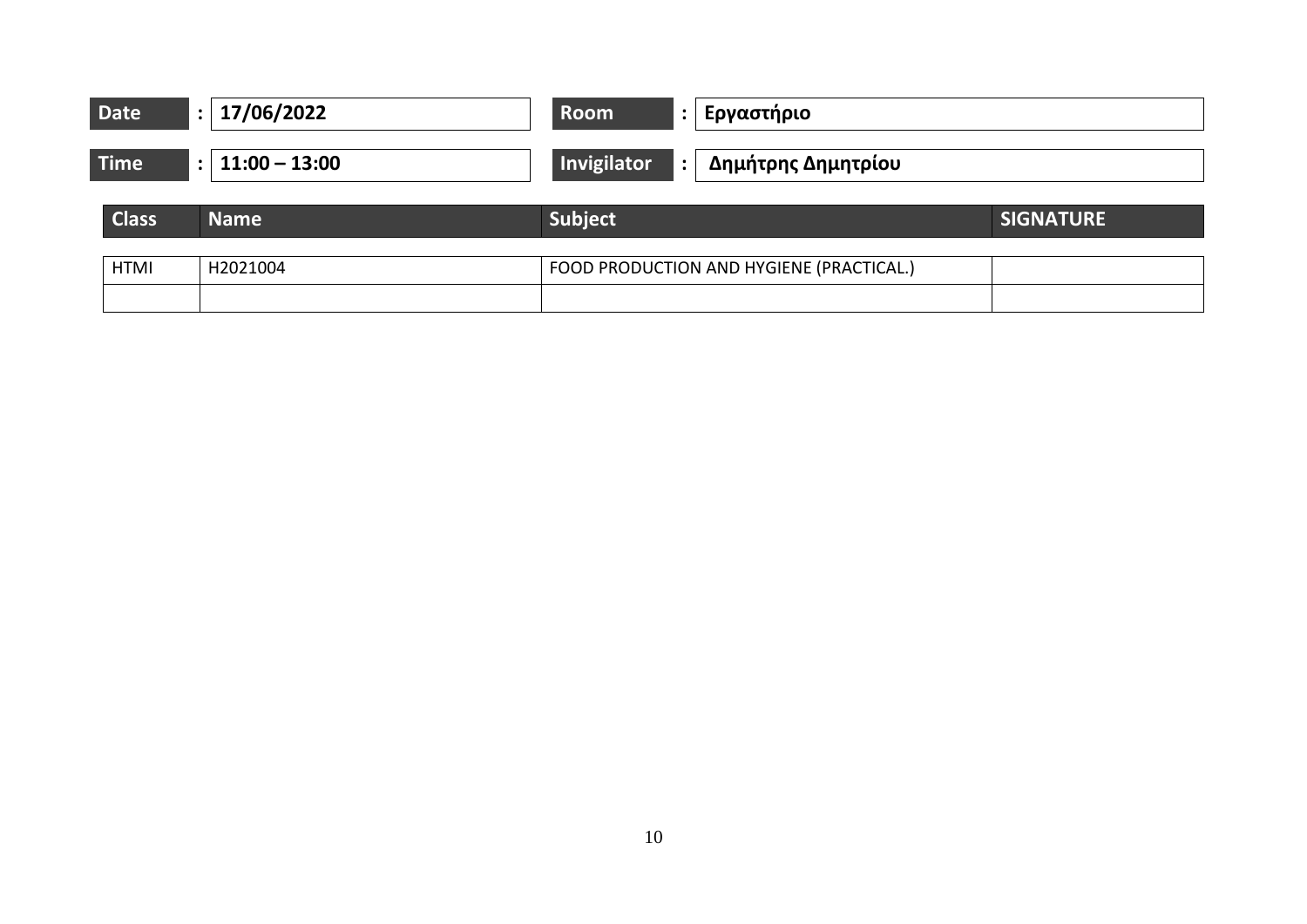| Date | /2022<br><u>'Nhi</u> | om | ΑΙΘΟΥΣΑ ΠΟΛΛΑΠΛΗΣ ΧΡΗΣΗΣ |
|------|----------------------|----|--------------------------|
|      |                      |    |                          |

**Time : 8:30 – 10:30 Invigilator : ΑΝΤΩΝΙΑΔΗΣ ΜΑΡΓΑΡΙΤΗΣ**

| <b>Class</b>  | <b>Name</b> | Subject                                              | <b>SIGNATURE</b> |
|---------------|-------------|------------------------------------------------------|------------------|
|               |             |                                                      |                  |
| CAIII         | H2019013    | INTERNATIONAL CUISINES                               |                  |
| <b>HTMI</b>   | H2021006    | INTRODUCTION TO THE HOSPITALITY AND TOURISM INDUSTRY |                  |
| <b>HTMI</b>   | H2021074    | INTRODUCTION TO THE HOSPITALITY AND TOURISM INDUSTRY |                  |
| <b>HTMII</b>  | H202043     | <b>QUALITY SERVICE AND EXPERIENTIAL MANAGEMENT</b>   |                  |
| HTMII         | H202044     | <b>QUALITY SERVICE AND EXPERIENTIAL MANAGEMENT</b>   |                  |
| <b>HTMII</b>  | H202049     | <b>QUALITY SERVICE AND EXPERIENTIAL MANAGEMENT</b>   |                  |
| <b>HTMII</b>  | H2020008    | <b>QUALITY SERVICE AND EXPERIENTIAL MANAGEMENT</b>   |                  |
| HTMII         | H202080     | <b>QUALITY SERVICE AND EXPERIENTIAL MANAGEMENT</b>   |                  |
| <b>HTMIII</b> | H2019027    | <b>TRAVEL &amp; TOURISM MANAGEMENT</b>               |                  |
| <b>MTIIA</b>  | H202064     | ΛΟΓΙΣΤΙΚΉ ΚΑΙ ΔΙΑΧΕΊΡΙΣΗ ΠΡΟΫΠΟΛΟΓΙΣΜΟΎ              |                  |
| <b>MTIIB</b>  | H202071     | ΛΟΓΙΣΤΙΚΉ ΚΑΙ ΔΙΑΧΕΊΡΙΣΗ ΠΡΟΫΠΟΛΟΓΙΣΜΟΎ              |                  |
| CAI           | H2021023    | <b>CORE COOKING METHODS</b>                          |                  |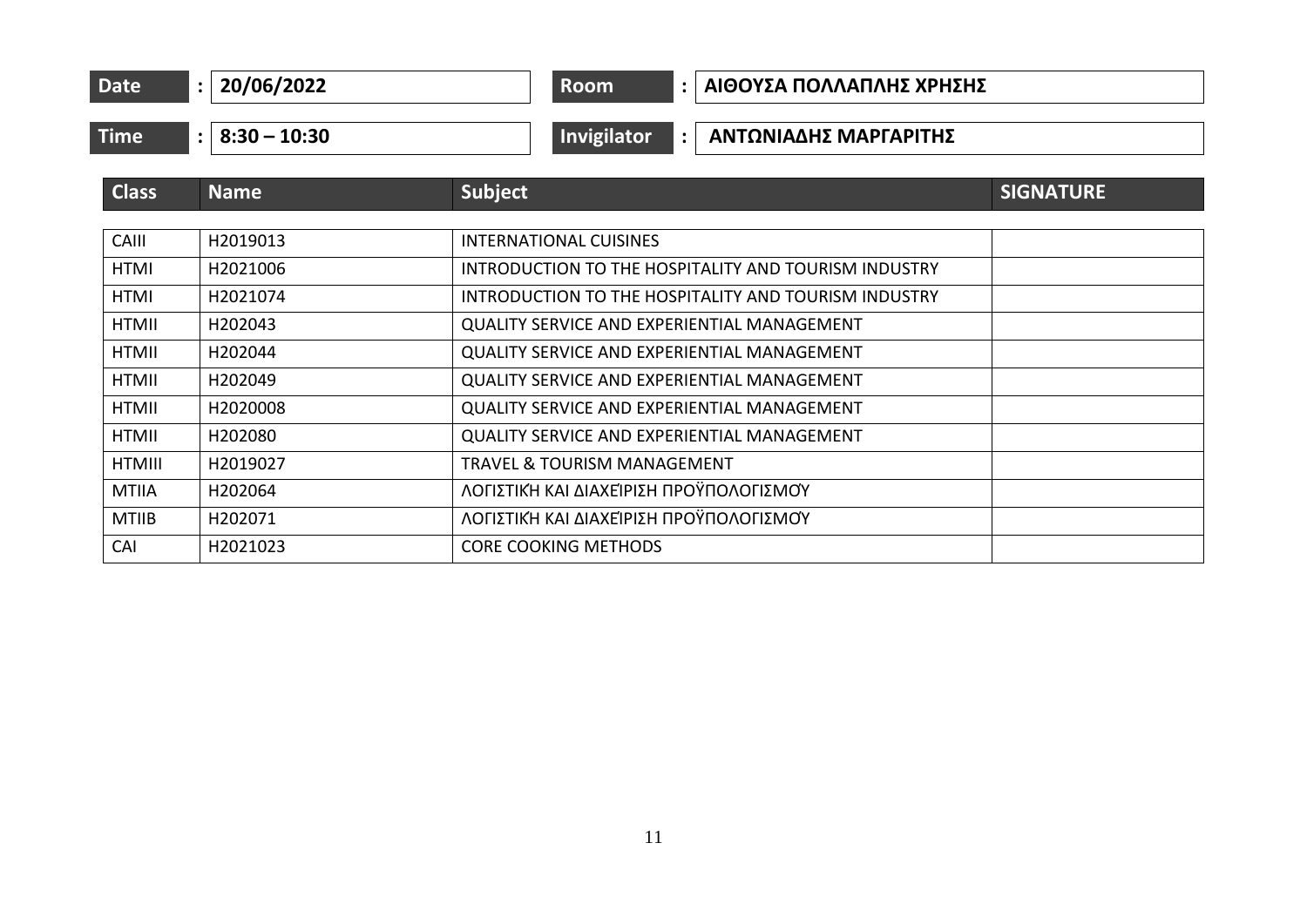| <b>Date</b> | '2022<br>Пh<br>-- | Room | . ΠΟΛΛΑΠΛΗΣ ΧΡΗΣΗΣ<br>AIOOY>A |
|-------------|-------------------|------|-------------------------------|
|             |                   |      |                               |

## **Time : 11:00 – 13:00 Invigilator : ΠΑΝΙΚΟΣ ΜΕΡΚΟΥΡΗΣ**

| <b>Class</b>  | <b>Name</b> | <b>Subject</b>                              | <b>SIGNATURE</b> |  |
|---------------|-------------|---------------------------------------------|------------------|--|
|               |             |                                             |                  |  |
| CAI           | H2021023    | PROFESSIONALISM AND HOSPITALITY             |                  |  |
| CAI           | H2021076    | PROFESSIONALISM AND HOSPITALITY             |                  |  |
| CAII          | H202028     | <b>FOOD AND BEVERAGE SERVICE</b>            |                  |  |
| CAII          | H202078     | <b>FOOD AND BEVERAGE SERVICE</b>            |                  |  |
| <b>CAIII</b>  | H2019013    | <b>ADVANCE PLATED DESSERTS</b>              |                  |  |
| <b>HTMI</b>   | H2021074    | PROFESSIONALISM AND HOSPITALITY             |                  |  |
| <b>HTMII</b>  | H202080     | PUBLIC RELATIONS AND RELATIONSHIP MARKETING |                  |  |
| <b>HTMII</b>  | H2020005    | PUBLIC RELATIONS AND RELATIONSHIP MARKETING |                  |  |
| <b>HTMIII</b> | H2019027    | CRUISE AND AIRLINE SERVICE MANAGEMENT       |                  |  |
|               |             |                                             |                  |  |